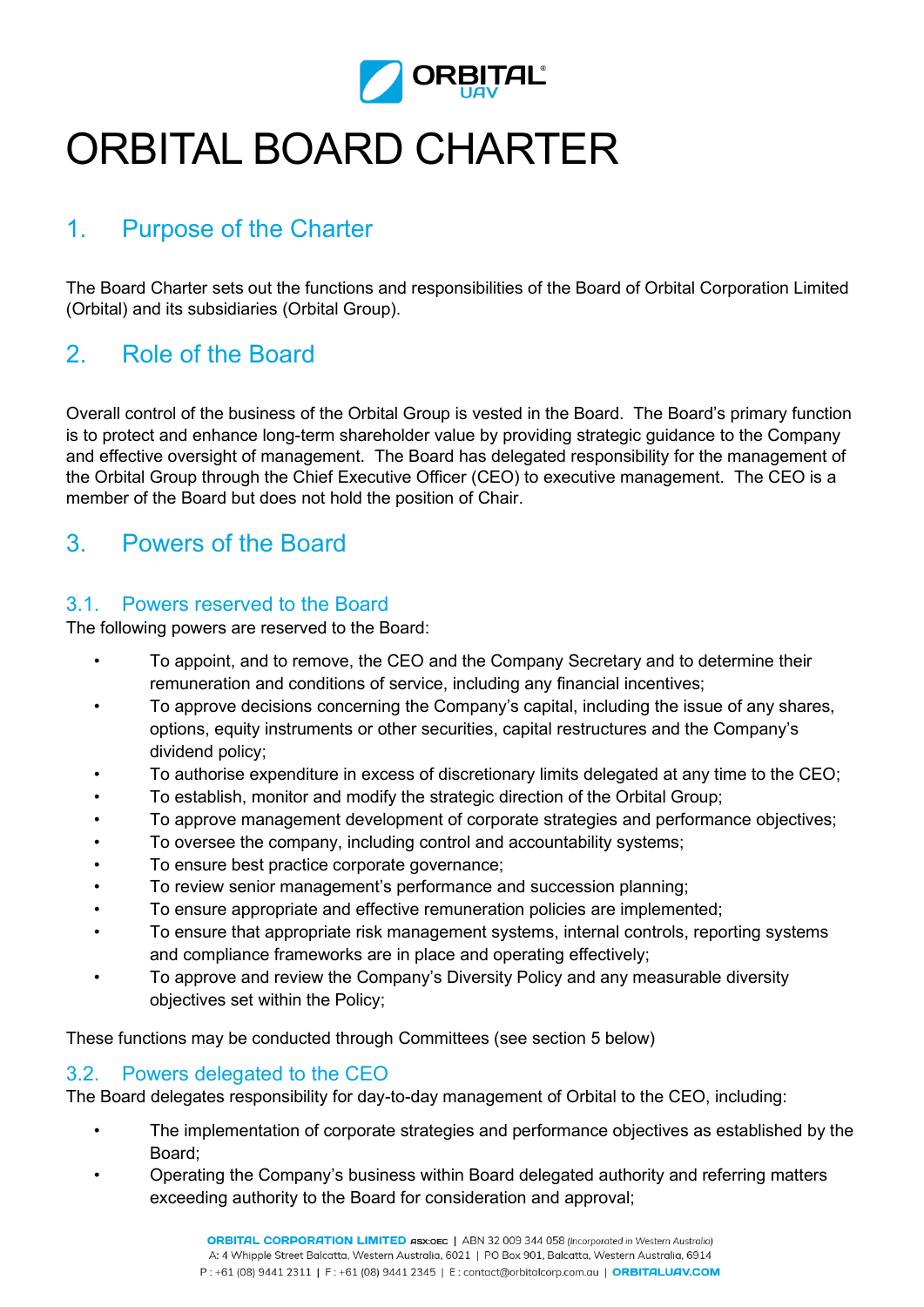

- Providing the Board with accurate, timely and sufficient information to enable the Board to fulfill corporate governance responsibilities;
- Implementing all policies, processes and codes of conduct approved by the Board;
- Development of strategy, business plans and budgets for Board consideration;
- Approval of capital expenditure within authority limits as determined by the Board from time to time;
- Appointment of senior management and employees other than those appointments specifically reserved to the Board;
- Developing systems of risk management and internal compliance controls; and
- Managing the Company's financial and other reporting mechanisms to ensure material information is captured accurately and on a timely basis.

### 4. Board Process

#### 4.1. Collective role of Non-Executive Directors

Non-Executive Directors collectively should:

- Challenge and contribute to the development of strategy;
- Scrutinise the performance of management against agreed objectives, and monitor the reporting of performance;
- Review and where appropriate, challenge proposals presented by management;
- Request additional information where they consider that information necessary to support informed decision-making has not been provided; and
- Take reasonable and proper steps to satisfy themselves that there are adequate and proper financial controls and systems of risk management and internal compliance and that the controls are maintained and the systems robust.

#### 4.2. Individual role of Non-Executive Directors

Non-Executive Directors individually should:

- Inform themselves diligently about the subject matter of all decisions they are called upon to make as Directors of the Company; and
- Keep their own performance under review, taking into account their other commitments, state of health and personal situation, to determine whether they have an ongoing capacity to meet their obligations as a Director of the Company.

#### 4.3. Disclosure of appointments and activities

Before appointment, Non-Executive Directors must disclose to the Chair the nature and extent of their other appointments and activities and, when advising their willingness to accept appointment, demonstrate that they understand what is expected of them and confirm that they are willing to make the necessary commitments, and will have available the time required, to discharge their responsibilities.

#### 4.4. Chair's consent to external appointments

Prior to the acceptance of any relevant external appointments, Non-Executive Directors should obtain the Chair's consent. Relevant appointments include any appointment with potential to:

- Cause a conflict of interest for the Director;
- Affect the Director's independence;
- Have reputational consequences for the Company; or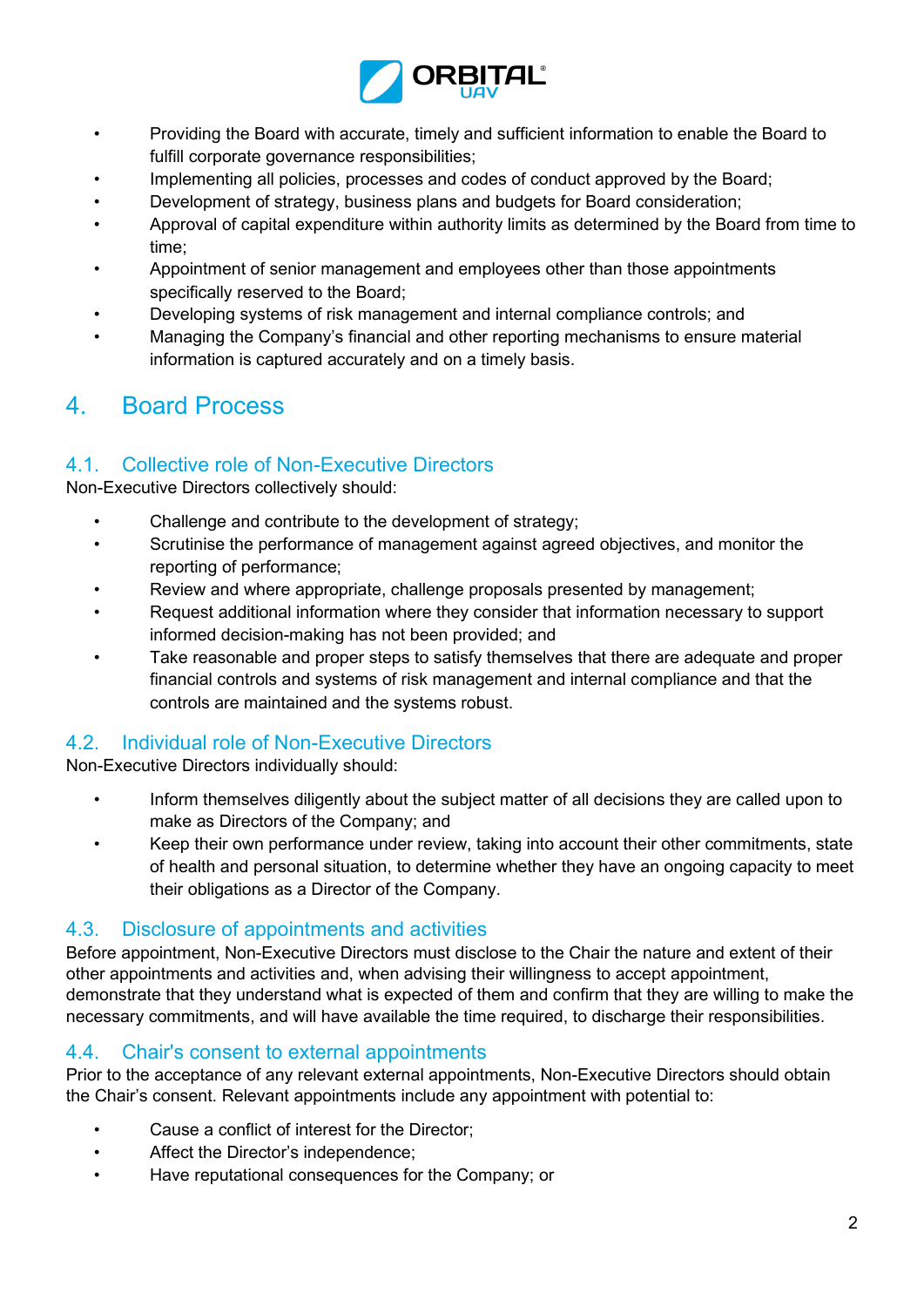

• Place demands on the Director's time that could hinder their ability to attend Board meetings and discharge their responsibilities to the Company.

#### 4.5. Briefing new Directors

On appointment, Non-Executive Directors should be informed in writing what is expected of them with regard to committing time to the Company's activities, being a member of Committees and participating in activities, and should be given a briefing pack of materials setting out the Company's business activities, financial position and forward plans. New Directors should also be offered management briefings on strategic, financial and other matters.

#### 4.6. Continuing professional education

Non-Executive Directors are expected to maintain the skills required to discharge their obligations to the Company. For this purpose they should undertake continuing professional education to the extent necessary. Request for approval of professional education courses may be made to the Company Secretary and where a request is approved, the cost of the course will be met by the Company.

#### 4.7. Conflicts

A Director must inform the Board or the Chair, as soon as the Director is aware of any conflict or potential conflict of interest which that Director may have in relation to any particular item of business. Unless decided otherwise by the other members of the Board, the Director should be absent from discussion and decision on that matter. Directors must comply strictly with Corporations Act requirements and Board policy for the avoidance of conflicts.

#### 4.8. Board records

A record of Board submissions and papers, and of material presented to the Board, is maintained and held by the Company Secretary together with minutes of meetings, and is accessible to Directors.

#### 4.9. Operational site visits

Operational site visits, by all Directors, to aid their understanding of the business of the Company, should be scheduled and coordinated by management. Directors are expected to give priority to attendance at these visits.

#### 4.10. Access to company information

Directors have direct access to members of Company management and to Company information in the possession of management. Members of management contacted by a Director may, but are not required to, notify the CEO of the contact. All Directors have direct access to the Company Secretary.

#### 4.11. Access to independent advisers

The Board may have access to independent advisers where it sees need.

#### 4.12. Insurance and indemnity

Deeds should be entered into between Directors severally and the Company, recording arrangements on indemnification, insurance and access to Company documents and independent legal advice at the Company's expense.

# 5. Committees

#### 5.1. Board may establish Committees

The Board may from time to time establish standing and ad hoc Committees to assist it in carrying out its responsibilities. For each Committee the Board should adopt a charter setting out its role, composition,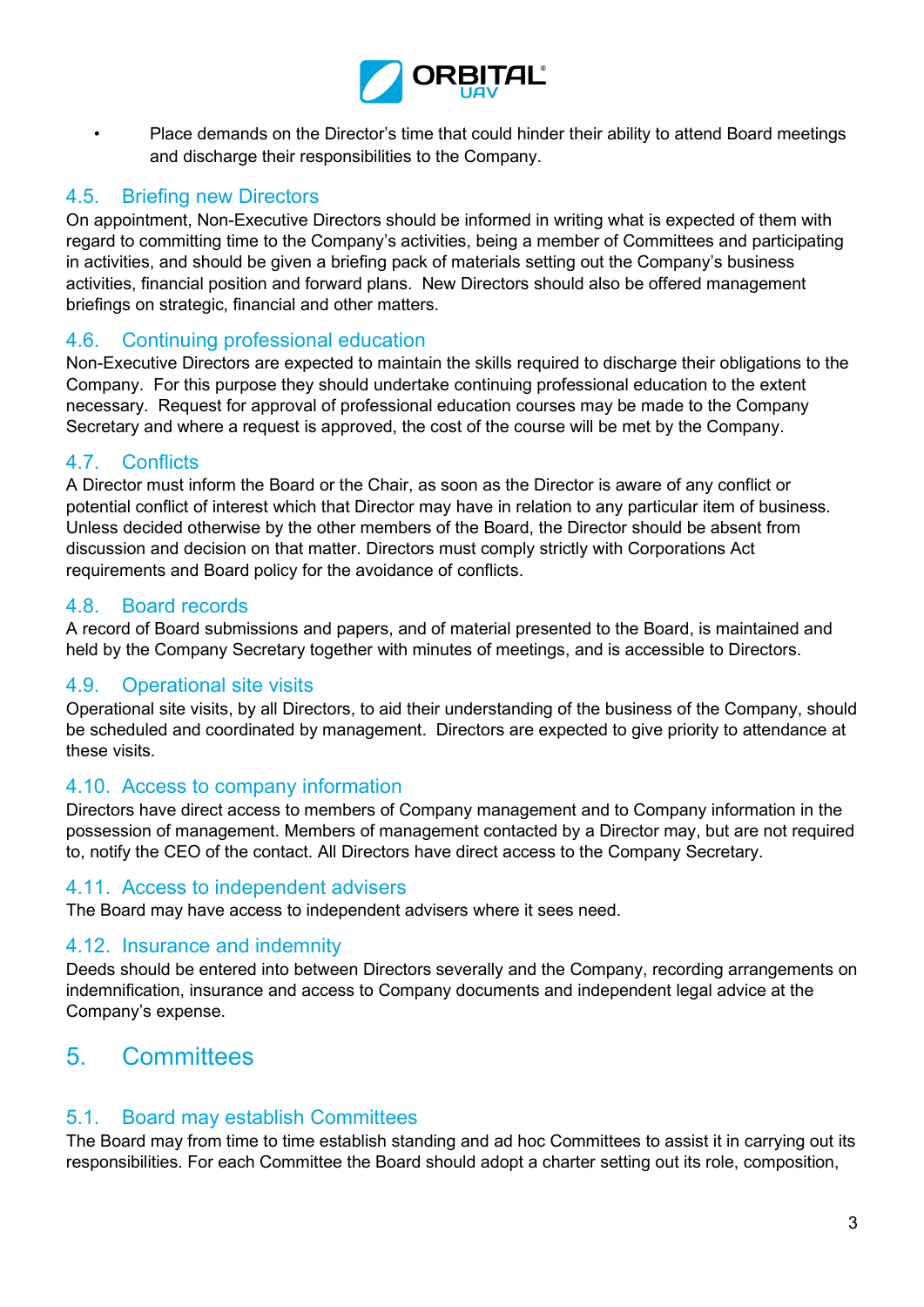

powers, responsibilities, structure, resourcing and administration, and any other relevant matters. The appointment of a Chair and of the members of any Board committee will be made by the Board.

# 6. Board Performance

#### 6.1. Annual performance evaluation

The Board will undertake an annual performance evaluation that:

- Reviews the performance of the Board against the requirements of this Charter;
- Reviews the performance of the Board Committees against the requirements of their respective Charters; and
- Reviews the individual performances of the Chair, the CEO and the Directors.

#### 6.2. Scope of performance evaluation

The Board will determine the scope of the performance evaluation and how it is carried out, in order to achieve the objectives in Section 3.1.

# 7. Membership and Term

#### 7.1.

The Board consists of a minimum of three Directors and a maximum of nine. A majority of Directors should be independent.

An independent Director is a Non-Executive Director and:

- Is not a substantial shareholder of the Company or an officer of, or otherwise associated directly with, a substantial shareholder of the Company
- Within the last three years has not been employed in an executive capacity by the Company or another Group member, or been a Director after ceasing to hold any such employment
- Within the last three years has not been a principal of a material professional adviser or a material consultant to the Company or another group member, or an employee materially associated with the service provided
- Is not a material supplier or customer of the Company or other Group member, or an officer of or otherwise associated directly or indirectly with a material supplier or customer
- Has no material contractual relationship with the Company or another Group member other than as a Director of the Company
- Has not served on the Board for a period which could, or could reasonably be perceived to, materially interfere with the Director's ability to act in the best interests of the Company
- Is free from any interest and any business or other relationship which could, or could reasonably be perceived to, materially interfere with the Director's ability to act in the best interests of the Company.

#### 7.2.

The term of appointment as a Director is for a period determined in accordance with the Company's constitution. No Director, other than a Managing Director, shall hold office for more than three years without standing for re-election.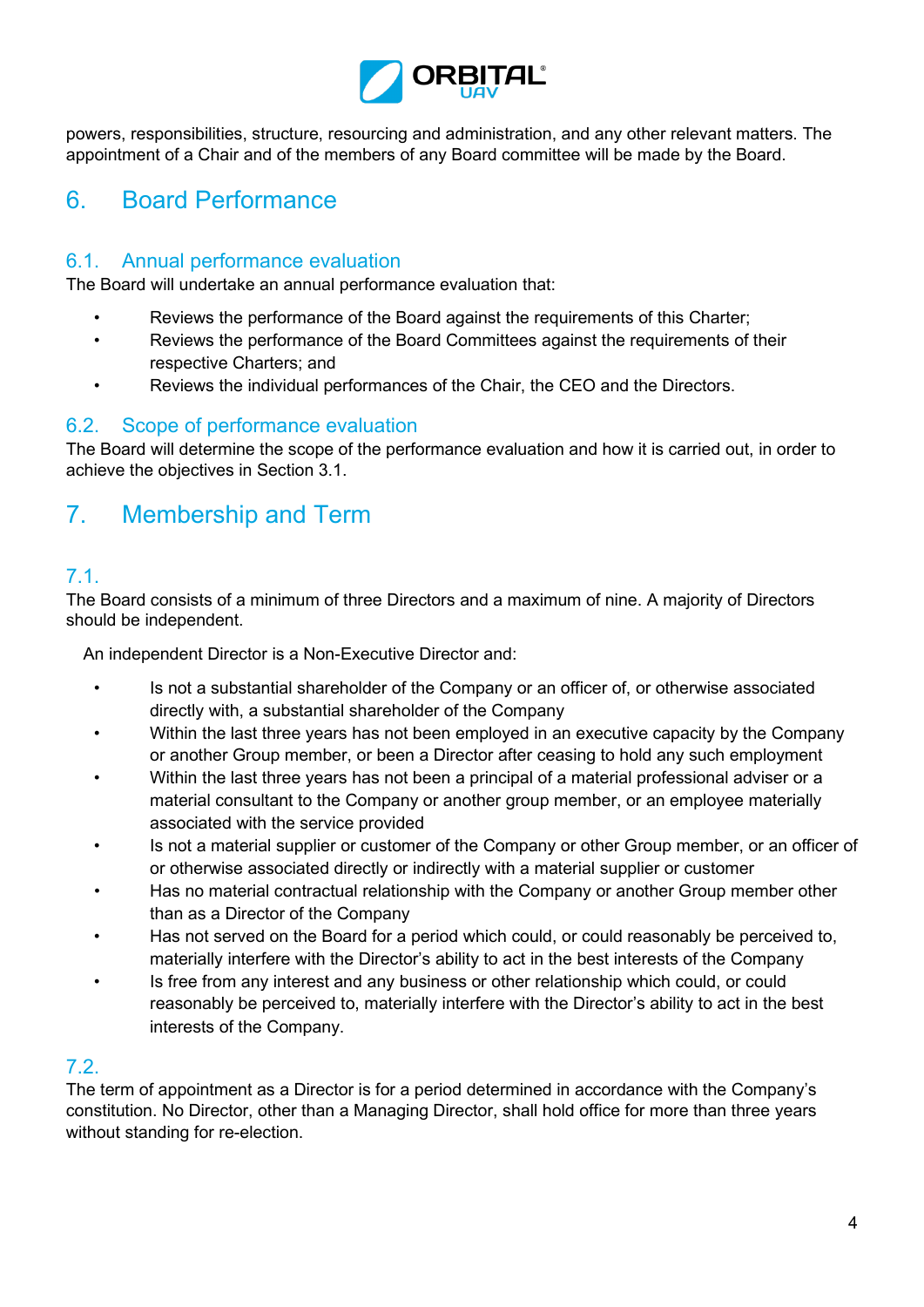

# 8. Chair

#### 8.1.

The Chair of the Board should be an independent Director and shall be elected by the Directors.

#### 8.2.

Should the Chair be absent from a meeting and no Vice-Chair has been appointed, the Directors present at the meeting have authority to choose one of their number to be Chair for that particular meeting.

### 9. Meetings

#### 9.1. Board agendas

Board agendas should be settled by the Chair in conjunction with the CEO and Company Secretary and should allow for a discussion period by Non-Executive Directors in the absence of management.

#### 9.2. Papers to be provided in advance

Board and Committee papers should be provided to Directors sufficiently far in advance of scheduled meetings to permit adequate preparation.

#### 9.3. Meetings other than in person

The Board may conduct meetings without all Directors being involved in the meeting in the physical presence of one another provided that all Directors involved in the meeting are able to participate in discussion.

#### 9.4. Frequency of meetings

As a minimum, the Board meets six times per annum.

In addition, any Director may at any time convene a meeting of the Board.

### 10. Attendance at Meetings and Quorum

#### 10.1.

The Directors may invite such Orbital executives and/or parties external to Orbital to attend any meeting of the Board.

#### 10.2.

The quorum for a meeting is two members.

### 11. Secretary

The Orbital Company Secretary acts as Secretary of the Board.

### 12. Reporting

Proceedings of all meetings are minuted and signed by the Chair.